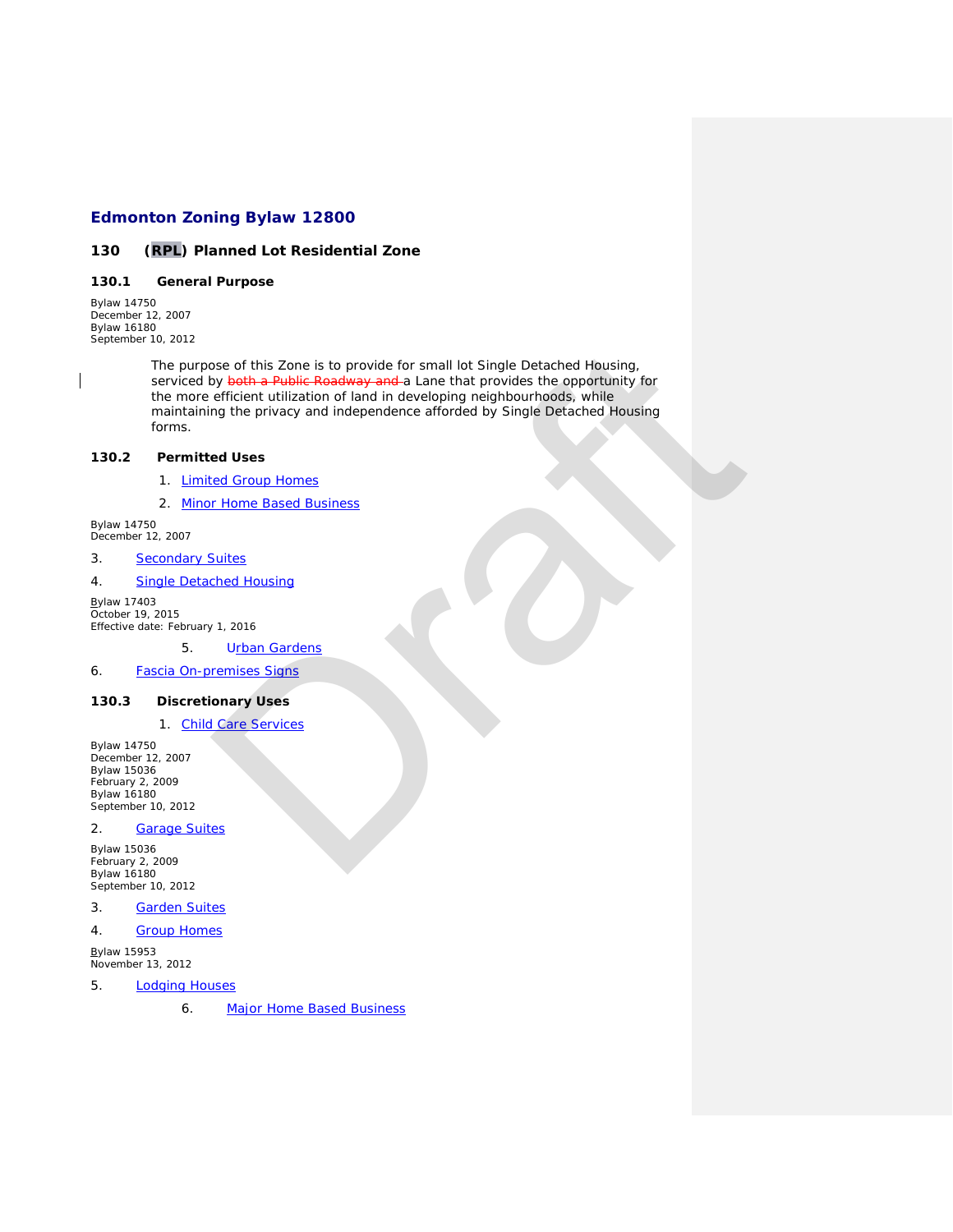### 7. [Residential Sales Centre](javascript:void(0);)

*Bylaw 17403 October 19, 2015 Effective date: February 1, 2016*

- 8. [Urban Outdoor Farms](javascript:void(0);)
- 9. [Freestanding On-premises Signs](javascript:void(0);)
- 10. [Temporary On-premises Signs](javascript:void(0);)

#### **130.4 Development Regulations for Permitted and Discretionary Uses**

*Bylaw 16180 September 10, 2012*

1. Site Regulations:

- a. the minimum Site Area shall be  $\frac{247 \text{ m}^2}{ }$
- b. the minimum Site Width shall be 7.6 m; and
- c. the minimum Site depth shall be  $30.0 \text{ m}$ .

*Bylaw 16733 July 6, 2015*

- Section 52.
- 3. Maximum Site coverage shall be as follows:

| Principal<br>Dwelling/ | Accessory<br>building                                                                                                                                                                                                               | Principal building<br><b>Total Site</b><br>with attached<br>Coverage<br>Garage |                                                                                                                                                                                                                                                                                                                                                                                                 |
|------------------------|-------------------------------------------------------------------------------------------------------------------------------------------------------------------------------------------------------------------------------------|--------------------------------------------------------------------------------|-------------------------------------------------------------------------------------------------------------------------------------------------------------------------------------------------------------------------------------------------------------------------------------------------------------------------------------------------------------------------------------------------|
| 35%                    | 17%                                                                                                                                                                                                                                 | 47%                                                                            | 47%                                                                                                                                                                                                                                                                                                                                                                                             |
| 38%                    | 17%                                                                                                                                                                                                                                 | 53%                                                                            | 53%                                                                                                                                                                                                                                                                                                                                                                                             |
| 35%                    | 17%                                                                                                                                                                                                                                 | 47%                                                                            | 47%                                                                                                                                                                                                                                                                                                                                                                                             |
|                        |                                                                                                                                                                                                                                     |                                                                                | Formatted: Outline nu<br>+ Numbering Style: i, ii<br>+ Alignment: Right + A<br>Tab after: 1" + Indent a                                                                                                                                                                                                                                                                                         |
|                        | minimum Site Area shall be 247 m <sup>2</sup> ;<br>minimum Site Width shall be <b>7.6 m</b> ; and<br>minimum Site depth shall be 30.0 m.<br>imum Site coverage shall be as follows:<br>building<br>5 m, to a minimum of 3.0 m when: | Edmonton Design and Construction Standards; or-                                | The maximum Height shall not exceed 10.0 m, in accordance with<br>minimum Front Setback shall be 4.5 m, except that the Front Setback may be<br>-there exists a landscaped boulevard strip between the curb and the Walkway +<br>of the road cross section at the front of the lot is provided as per the City of<br>The lot faces a public park landscaped easement or landscaped right-of-way |

4.

a. the minimum Front Setback shall be  $4.5$  m, except that the Front Setback may be less than  $4.5$  m, to a minimum of  $3.0$  m when:

- -there exists a landscaped boulevard strip between the curb and the Walkway of the road cross section at the front of the lot is provided as per the City of Edmonton Design and Construction Standards; or-
- a.i. The lot faces a public park, landscaped easement or landscaped right-of-way with a minimum area of 0.15 ha

b. Substantially identical floor plans with similar front elevations must be separated by a minimum of one lot unless finishing treatments are substantially different.

5. the minimum Side Setback shall be  $1.2$  m, except that:

a. the minimum Side Setback abutting a public roadway other than a Lane shall be 20% of the Site Width or  $2.4$  m, whichever is greater. Where a Garage is attached to the principal building, and the vehicle doors of the Garage face a flanking public roadway other than a Lane, the distance between any portion of these vehicle doors and the flanking public

**Formatted:** Outline numbered + Level: 2 + Numbering Style: i, ii, iii, … + Start at: 1 + Alignment: Right + Aligned at: 0.75" + Tab after: 1" + Indent at: 1"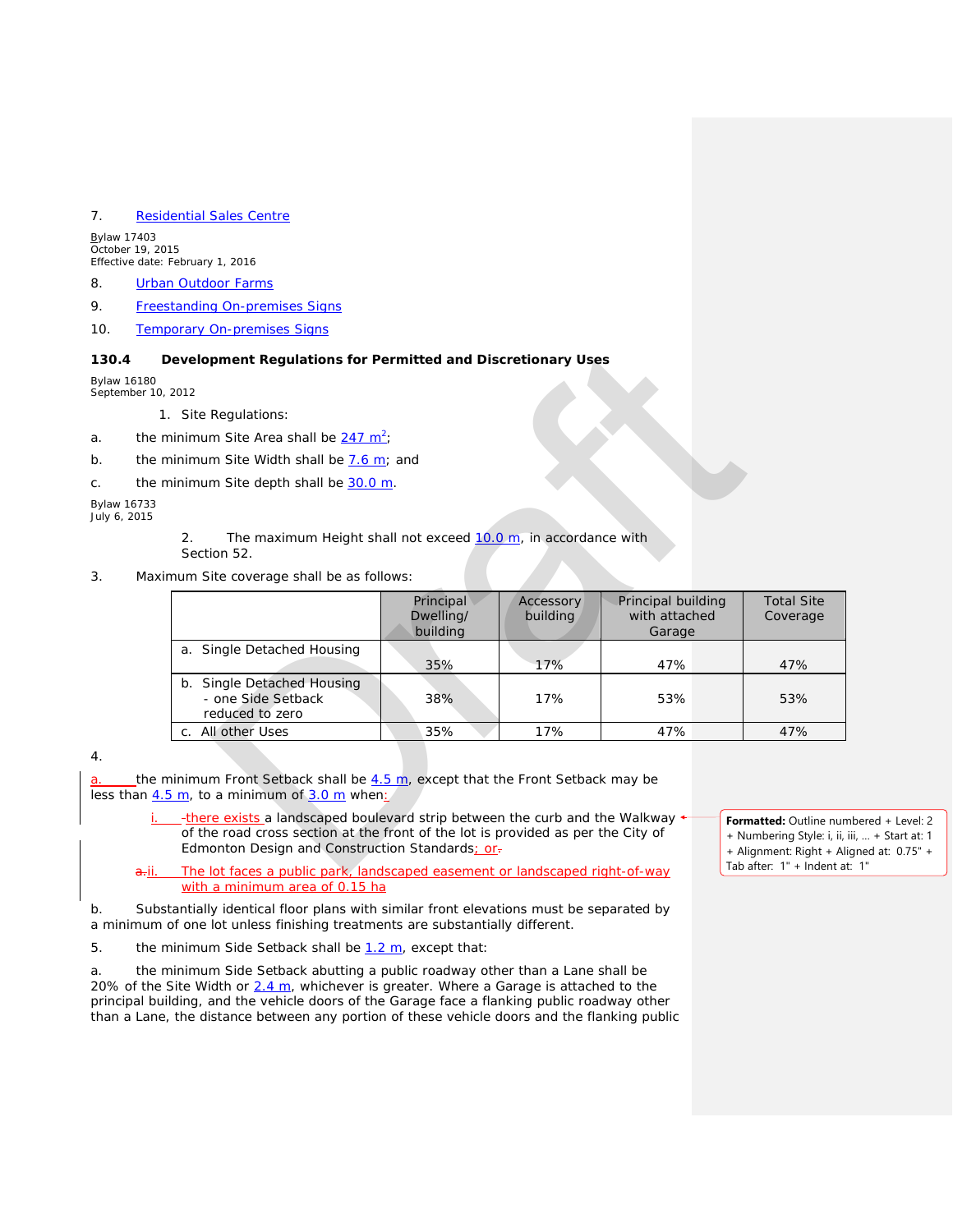roadway shall be not less than  $4.5$  m. The minimum Side Setback abutting a Lane shall be [1.2 m.](javascript:void(0);)

- b. one Side Setback may be reduced to 0 m where:
- i. the other Side Setback is a minimum of  $1.5 m$ ;
- ii. all roof leaders from the Dwelling are connected to the storm sewer service;
- iii. all roof leaders from Accessory buildings are connected to the storm sewer service or directed to drain directly to an adjacent lane;
- iv. no roof leader discharge shall be directed to the maintenance easement; and

*Bylaw 16488 July 2, 2013*

v. the owner of the adjacent Site register against title, a private maintenance easement a minimum of  $1.5$  m wide that provides for:

> 1. a  $0.30$  m eave encroachment easement with the requirement that the eaves must not be closer than 0.90 m to the eaves on the adjacent building;

2. a 0.60 m footing encroachment easement;

3. a drainage swale, constructed as per the City of Edmonton Design and Construction Standards; and

4. permission to access the easement area for maintenance of both properties.

6. The Rear Yard shall be based on a consideration of the requirements of clauses 3, 7, 8 and 9 and in no case shall be less than  $4.0$  m.

7. Separation Space shall be provided in accordance with Section 48 of this Bylaw, except that it shall not be required:

a. between a Garage Suite or Garden Suite and the associated principal Dwelling on the same site; or

b. where side walls of abutting buildings face each other and habitable windows are not located directly opposite each other, such that privacy is not impacted and:

> i. in the case of Dwellings on separate Sites, each development complies with the minimum Side Setback requirements for each Dwelling; and

ii. in the case of Dwellings on the same Site, the separation distance between Dwellings is at least equal to the total of the minimum Side Setback requirements for both Dwellings. ectry to an ag[ra](http://webdocs.edmonton.ca/InfraPlan/zoningbylaw/ZoningBylaw/Part1/Development/48__Separation_Space.htm)es the method to the maintenance easement; and<br>
and the diacent Site register against title, a private maintenance easement<br>
muide that provides for:<br>
1. a 0.20 m eave encroachment easement with the<br>
requir

*Bylaw 16488 July 2, 2013 Bylaw 17422 November 16, 2015 Effective Date: December 1, 2015*

> 8. A minimum Private Outdoor Amenity Area of  $45 \text{ m}^2$  per principal Dwelling shall be designated on the Site plan. Neither the width nor length of the Private Amenity Area shall be less than  $4.0$  m. The Private Outdoor Amenity Area may be located within a required Yard, other than a Front Yard, and shall be permanently retained as open space, unencumbered by an Accessory Building or future additions.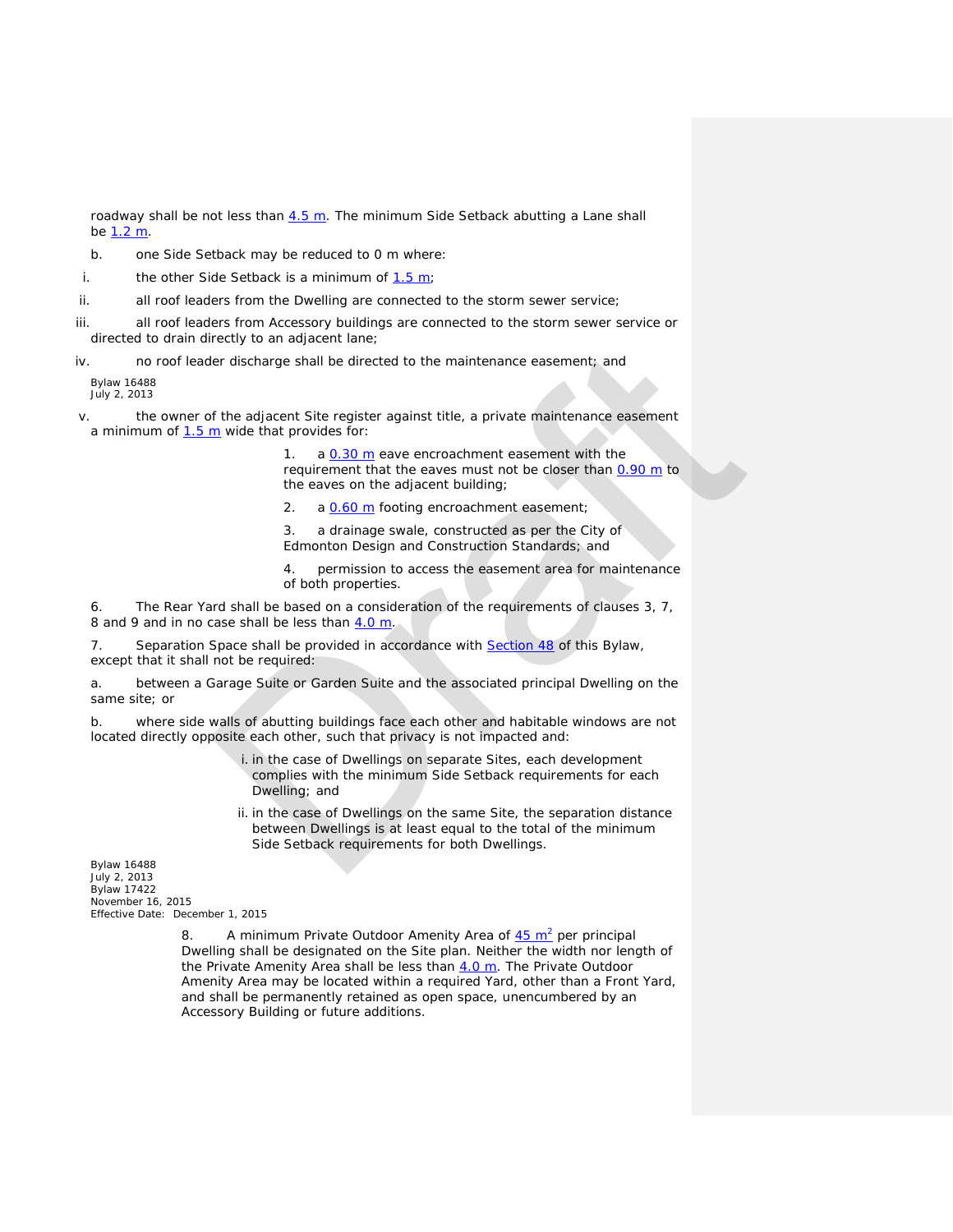9. On-site parking shall be located in accordance with the regulations of [Section 50](http://webdocs.edmonton.ca/InfraPlan/zoningbylaw/ZoningBylaw/Part1/Development/50__Accessory_Uses_and_Buildings.htm) of this Bylaw, and provided in accordance with the following requirements:

for Sites with reduced Side Setbacks, including Sites where one Side Setback is reduced to zero, the Garage or Parking Area shall not encroach on the private maintenance easement;

b. Parking Areas shall be developed in accordance with Site Coverage and Setback requirements for Accessory Buildings in accordance with Section 50.3 of this Bylaw; and

Parking Areas, Garages and Garage pads must be developed with the following requirements:

i. one Garage or Garage pad shall be clearly demarcated both on the Site and on the plan accompanying any application for a principal building. A hard surface Walkway is required between the Garage or Garage pad and an entry to the Dwelling; or

ii. a Parking Area shall be developed, the dimensions of which shall conform to the offstreet parking space requirements of Section 54.2(4) of this Bylaw. The Parking Area shall include an underground electrical power connection with outlet on a post approximately 1.0 [m](javascript:void(0);) in Height, located within 1.0 m of the Parking Area.

> 10. All roof drainage shall be directed away from buildings and to a public roadway, including a Lane, or to a drainage work. Applications for a Development Permit shall include a detailed drainage plan showing the proposed drainage of the Site.

11. Where there is no exterior access from a public roadway to a Rear Yard, the Dwelling shall be designed so as to provide adequate access to a Rear Yard for landscaping, gardening, maintenance and other activities typical of Rear Yard use.

12. Individual Development Permit applications shall be evaluated in terms of compatibility with existing structures on the block face, taking into account proposed development Setbacks, Dwelling entrances and orientation, massing, roof-lines, the location of windows and other openings in walls and elevational treatment of wall openings, building façades, and finishing materials.

*Bylaw 16488 July 2, 2013*

13. Where several Development Applications are received simultaneously, the Development Officer shall require the submission of Site plans showing Setbacks, Dwelling entrances and orientation, massing, roof-lines, the location and elevational treatment of wall openings, building façades, and finishing materials for all of the developments. The Development Officer shall require that the exteriors of the Dwellings that are the subject of the applications provide individuality and variety of building design in terms of Setbacks, entrances, elevations and finishing materials. cocordance with Section 50.3 of this Bylaw; and<br>
c. Parking Areas, Garages and Garage pads must be developed<br>
c. Parking Areas, Garages and Garage pads must be developed<br>
with the following requirements:<br>
or Garage pad sha

*Bylaw 16180 September 10, 2012*

14. Corner Sites shall have flanking side treatments similar to the front elevation.

*Bylaw 16180*

*September 10, 2012*

15. General Site Landscaping shall be developed in accordance with the following:

a. one deciduous tree, one coniferous tree and four shrubs shall be required for each Dwelling;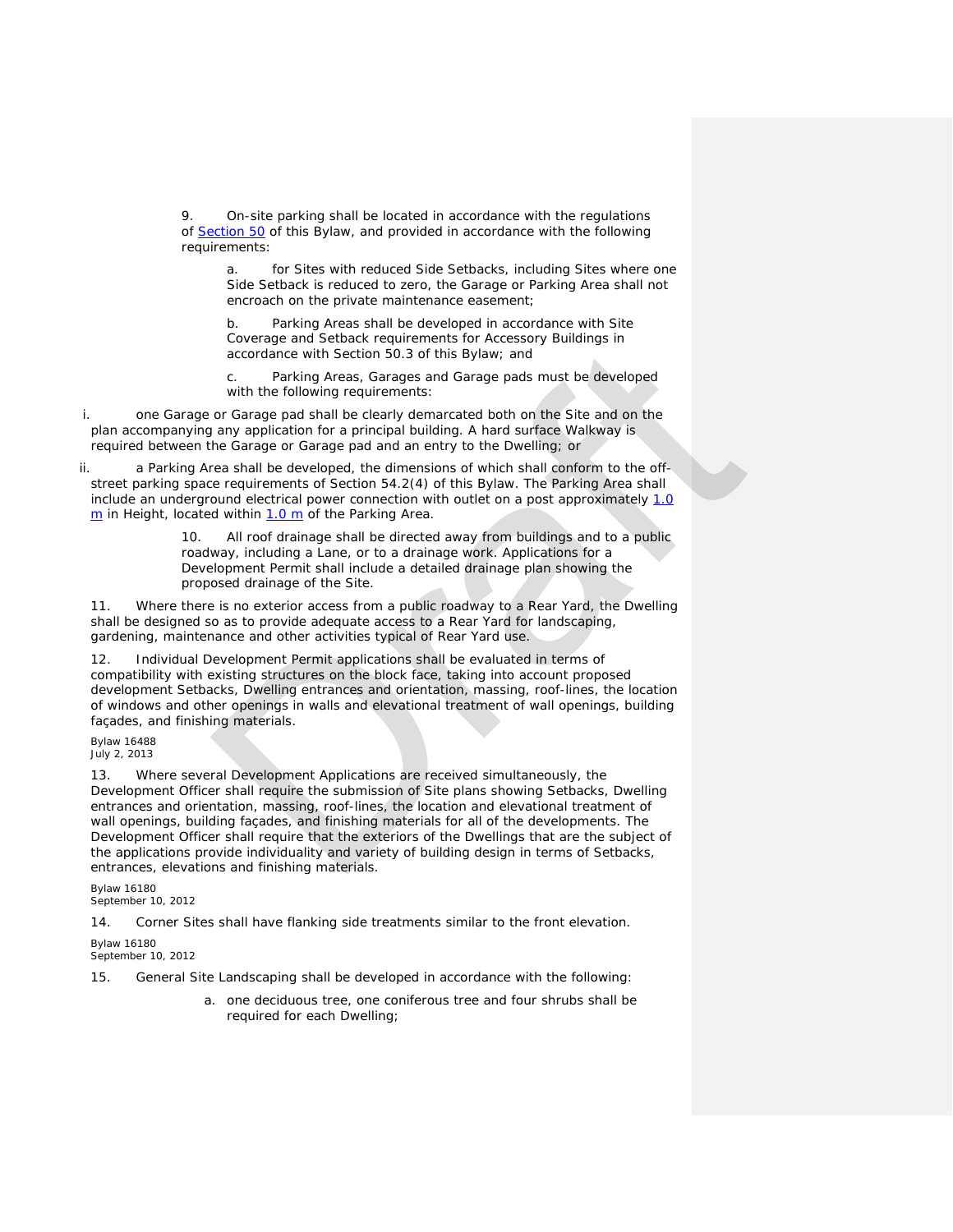*Bylaw 16488 July 2, 2013*

b. all applications for a Development Permit shall include a Site plan that identifies the location, species and size of landscaping required in subsection 130.4(15)(a);

*Bylaw 15735 June 20, 2011 Bylaw 16488 July 2, 2013*

c. the required Site plan shall also identify the proposed Landscaping and screening for any required Private Outdoor Amenity area which is not provided with external access from a Lane, Side Yard or passageway through a Garage; and

*Bylaw 17672 June 27, 2016*

d. all required Landscaping shall be consistent with the relevant requirements of [Section](http://webdocs.edmonton.ca/InfraPlan/zoningbylaw/ZoningBylaw/Part1/Development/55__Landscaping.htm) 55.

*Bylaw 14750 December 12, 2007 Bylaw 15036 February 2, 2009 Bylaw 17422 November 16, 2015 Effective Date: December 1, 2015*

16. A maximum of one Dwelling per Lot shall be allowed in this Zone. Except where Secondary Suites, Garage Suites or Garden Suites are allowed, then two Dwellings per Lot shall be allowed. Stile plans shall also dentity the proposed Landscaping and screening for<br>e Outdoor Amenity area which is not provided with external access from<br>provided with external access from<br>provided with external access from<br>tandsca

*Bylaw 14750 December 12, 2007*

17. Secondary Suites shall comply with **Section 86** of this Bylaw.

*Bylaw 15036 February 2, 2009 Bylaw 16180 September 10, 2012*

s.

18. Garage Suites and Garden Suites shall comply with **Section 87** of this Bylaw, and may be located:

s. on corner Lots;

t. on Lots facing a service road;

u. on Lots backing onto a Lane adjacent to an arterial road that is separated from the Lane by a landscaped boulevard; or

v. on Lots where a Side or Rear Lot Line abuts a Site in a Row Housing, Apartment, or Community Services Zone, or any Site in a Zone where Public Parks are a Permitted Use, or is not separated from these Sites by a public roadway more than  $10.0 \text{ m}$  wide.

19. Signs shall comply with the regulations found in **[Schedule](http://webdocs.edmonton.ca/InfraPlan/zoningbylaw/ZoningBylaw/Schedule/Schedule_59A.htm) 59A**.

*Bylaw 15953*

*November 13, 2012*

20. Limited Group Homes, Group Homes, and Lodging Houses shall comply with Section [96](http://webdocs.edmonton.ca/InfraPlan/zoningbylaw/ZoningBylaw/Part1/Special_Land/96._Fraternity_and_Sorority_Housing,_Limited_Group_Homes,_Group_Homes,_and_Lodging_Houses_Thresholds.htm) of this Bylaw.